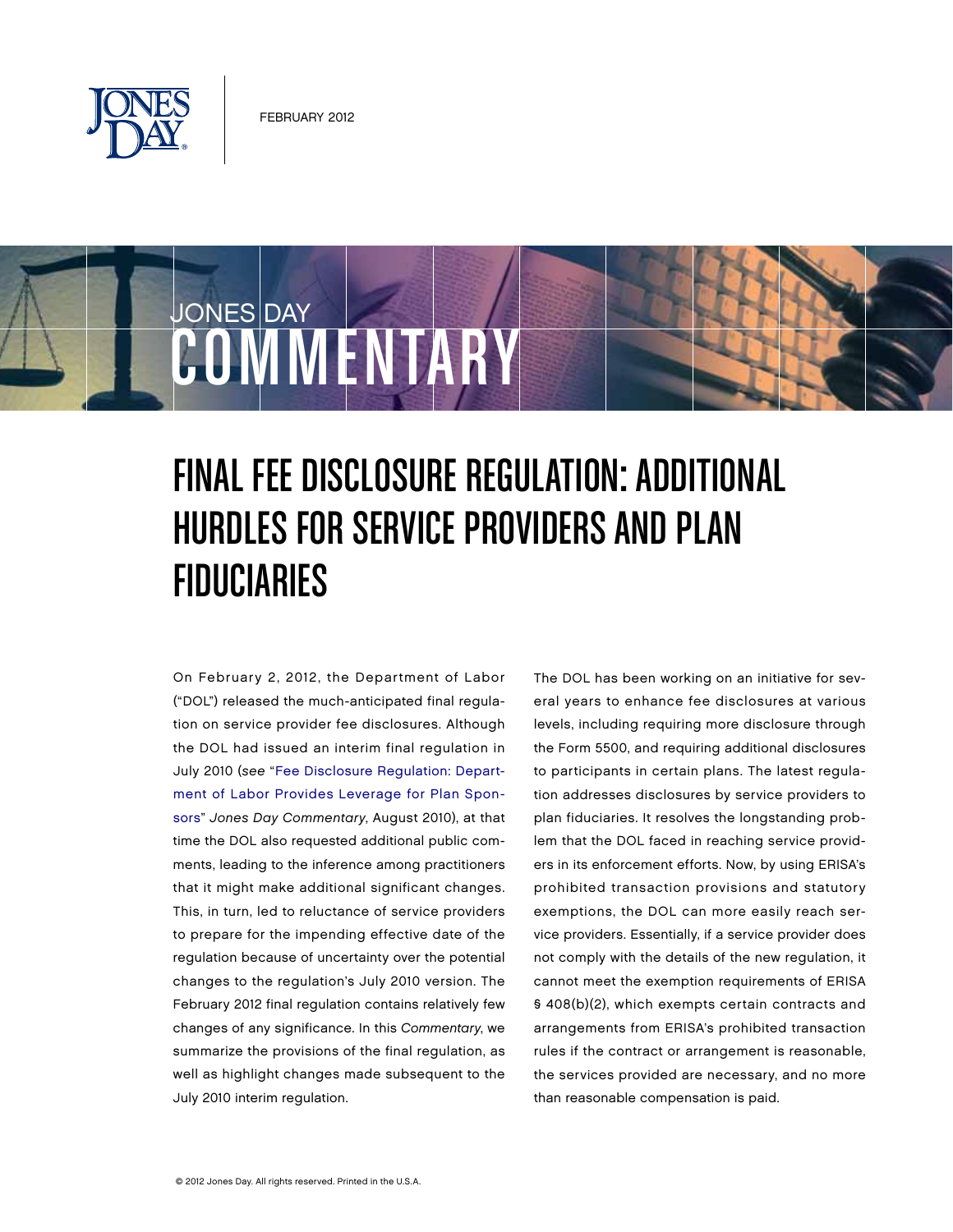If a service provider fails to comply with the regulation, it will be subject to an excise tax under the Internal Revenue Code and will likely be forced to rescind the transaction, which for practical purposes would entail refunding to the plan the amount paid for the services provided. The regulation also provides a reporting process a responsible plan fiduciary must follow if a service provider fails to provide the required information. This process could potentially involve the responsible plan fiduciary terminating its relationship with the service provider, which comes with its own set of challenges.

### Summary of the Regulation

Entities Covered by the Regulation. The regulation applies to contracts or arrangements between a "covered plan" and a "covered service provider." The relationship between the covered plan and the covered service provider need not be in the form of a written contract. A covered plan may be either a defined contribution or defined benefit pension plan. The regulation excludes from the definition of "covered plan" governmental plans, simplified employee pensions, simple retirement accounts, individual retirement accounts, and individual retirement annuities. The final regulation also changes the treatment of certain 403(b) plans, excluding them from the "covered plan" definition if certain specific conditions are met. The DOL has indicated that it is planning to issue a separate set of disclosure obligations for welfare plans at a later date.

The regulation applies to a covered service provider that expects at least \$1,000 in indirect or direct compensation from a covered plan. While subcontractors or affiliates of the service provider may also provide services to a covered plan, unless these entities have a direct relationship with the plan, they need not fulfill the disclosure obligations. Any entity that performs the following services for a covered plan is considered to be a covered service provider:

- Fiduciary services provided directly to the covered plan.
- Fiduciary services to an investment contract, product, or entity that holds plan assets and in which the covered plan has a direct equity investment.
- Investment adviser services.
- Recordkeeping services to participant-directed individual account plans where the services also include access to one or more designated investment alternatives.
- Accounting, auditing, actuarial, consulting, legal, banking, and other services for which the covered service provider, an affiliate, or subcontractor expects to receive indirect compensation.

### Disclosure Requirements

The final regulation included several changes to the various disclosure requirements. The DOL enhanced the disclosure of indirect compensation, added certain requirements for investment-related disclosure, and made some minor changes to the timing of disclosures. In addition, the final regulation includes a "Sample Guide" that may serve as summary or index of where certain key disclosures can be located in the documents provided to plan fiduciaries. While the "Sample Guide" is neither required at this time nor serves as a safe harbor, the DOL has indicated that it intends to propose further regulations on this issue and that it supports this type of "best practice."

The contract or arrangement between the covered service provider and the plan need not be in writing; however, the disclosures by the covered service provider to the responsible plan fiduciary must be in writing, although some of the information may be transmitted electronically. The Sample Guide suggests that required disclosures may be provided in a format that cross-references other documents, such as specific provisions in a written contract or a web site with fee information for a certain investment option. As noted above, however, the format of the Sample Guide is not required at this time.

The disclosures fall into several categories: general disclosures; compensation-related disclosures; recordkeeping disclosures; and investment-related disclosures.

General Disclosures. A covered service provider must disclose:

- A description of the services provided.
- If applicable, a statement that the covered service provider expects to provide fiduciary or investment adviser services.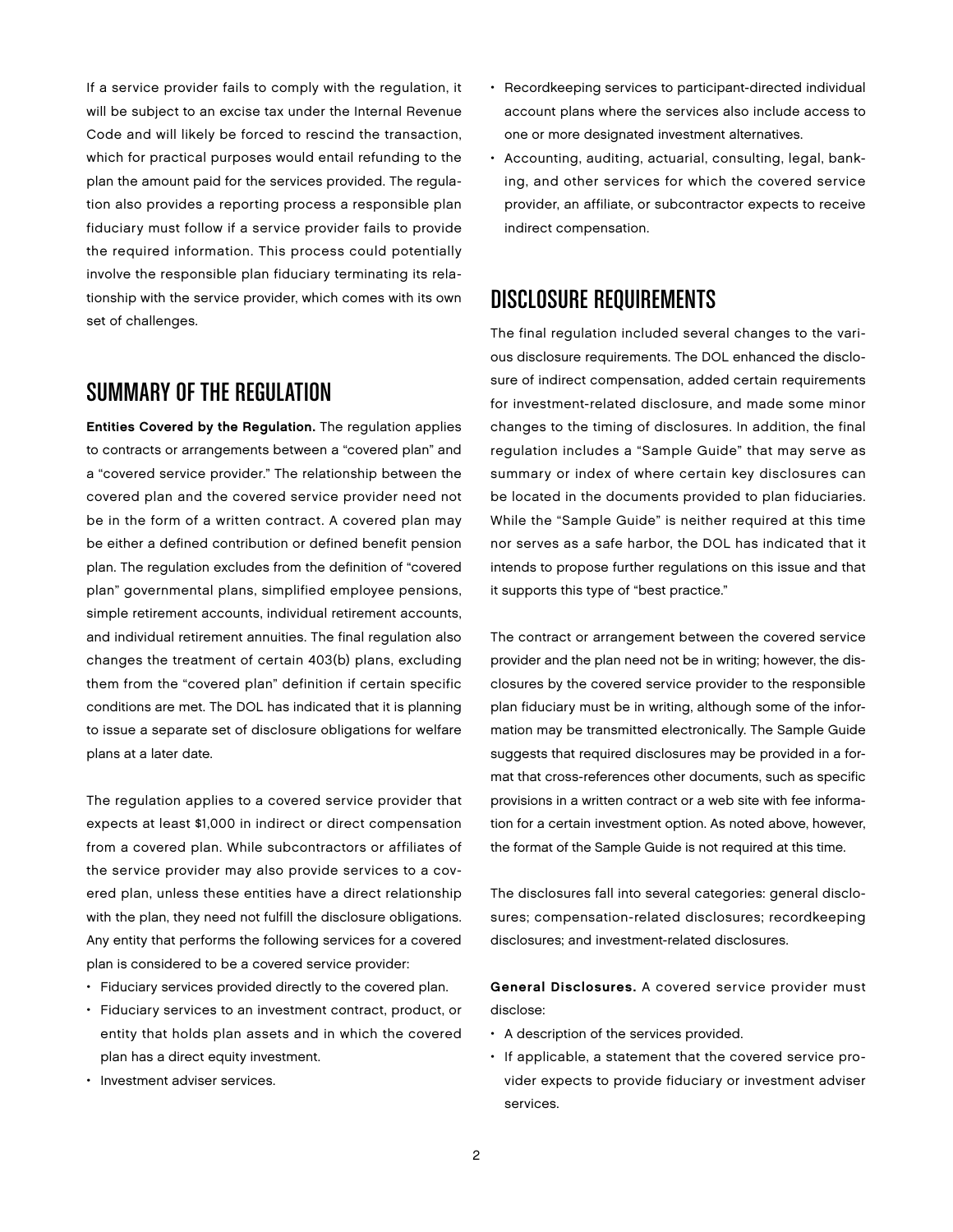Compensation-Related Disclosures. A covered service provider must disclose:

- A description of all direct compensation. The description may include all direct compensation in the aggregate or by service. It may be in the form of an amount, a formula, a percentage of assets, or a per-participant charge. If the service provider cannot provide the description of compensation in any of these forms, it may provide it by any other reasonable method. Unlike prior versions of the regulation, the final regulation allows the description to include a reasonable good faith estimate, as long as the assumptions and methodology that went into the estimate are included.
- A description of all indirect compensation. Indirect compensation includes compensation to the covered service provider from anyone other than the plan, the plan sponsor, or an affiliate of the covered service provider. The final rule adds a requirement that the covered service provider describe the arrangement between itself and the payer of that compensation so that the plan fiduciaries can analyze why the payer is compensating the covered service provider. The description of indirect compensation must also identify the services for which the covered service provider is receiving indirect compensation and the identity of the payer of the indirect compensation.
- A description of compensation paid among the covered service provider, an affiliate, or a subcontractor, including such things as commissions, soft dollars, and 12b-1 fees. This compensation must be described separately, even if it is already included in one of the other required disclosures. In addition, the identity of the payer and recipients, as well as the services for which the compensation is paid, must be disclosed.
- A description of any compensation that the covered service provider would receive upon termination of the contract or arrangement.
- An explanation as to whether compensation will be paid by the plan based on direct billing or whether it is deducted from the plan's accounts or investments.

Recordkeeping Disclosures. A covered service provider must disclose:

- A description of all direct and indirect compensation the service provider expects to receive for recordkeeping.
- A description of the comparable cost of any recordkeeping services for which there is no explicit compensation or for which compensation is offset or rebated by other compensation received by the service provider who is also providing recordkeeping services.

The recordkeeping disclosures listed above must be provided separately, even if they are already included in the general compensation or investment-related disclosures.

Investment-Related Disclosures. The disclosures are split between those required by a fiduciary and those required by an entity providing recordkeeping or brokerage services.

For any investment contract, product, or entity that holds plan assets and for which fiduciary services will be provided, a fiduciary must disclose:

- A description of any compensation charged directly against the investment such as commission, exchange fees, and any other fees that are not included in the annual operating expenses of the investment.
- A description of the expense ratio for any variable return vehicles and any other ongoing expenses.
- A description of the annual operating expenses for a designated investment alternative in the form of a percentage, as described in the participant disclosure regulation, as well as any other information regarding a designated investment alternative that is required by the participant disclosure regulation and is reasonably within the control of the covered service provider. This requirement was added to the final rule.

A covered service provider who provides recordkeeping and brokerage services must provide the same investmentrelated disclosures as a covered service provider who is a fiduciary. Based on changes to the final rules, however, the covered service provider may fulfill its disclosure obligations by referencing materials provided by the issuer of the designated investment alternative, as long as certain conditions are met.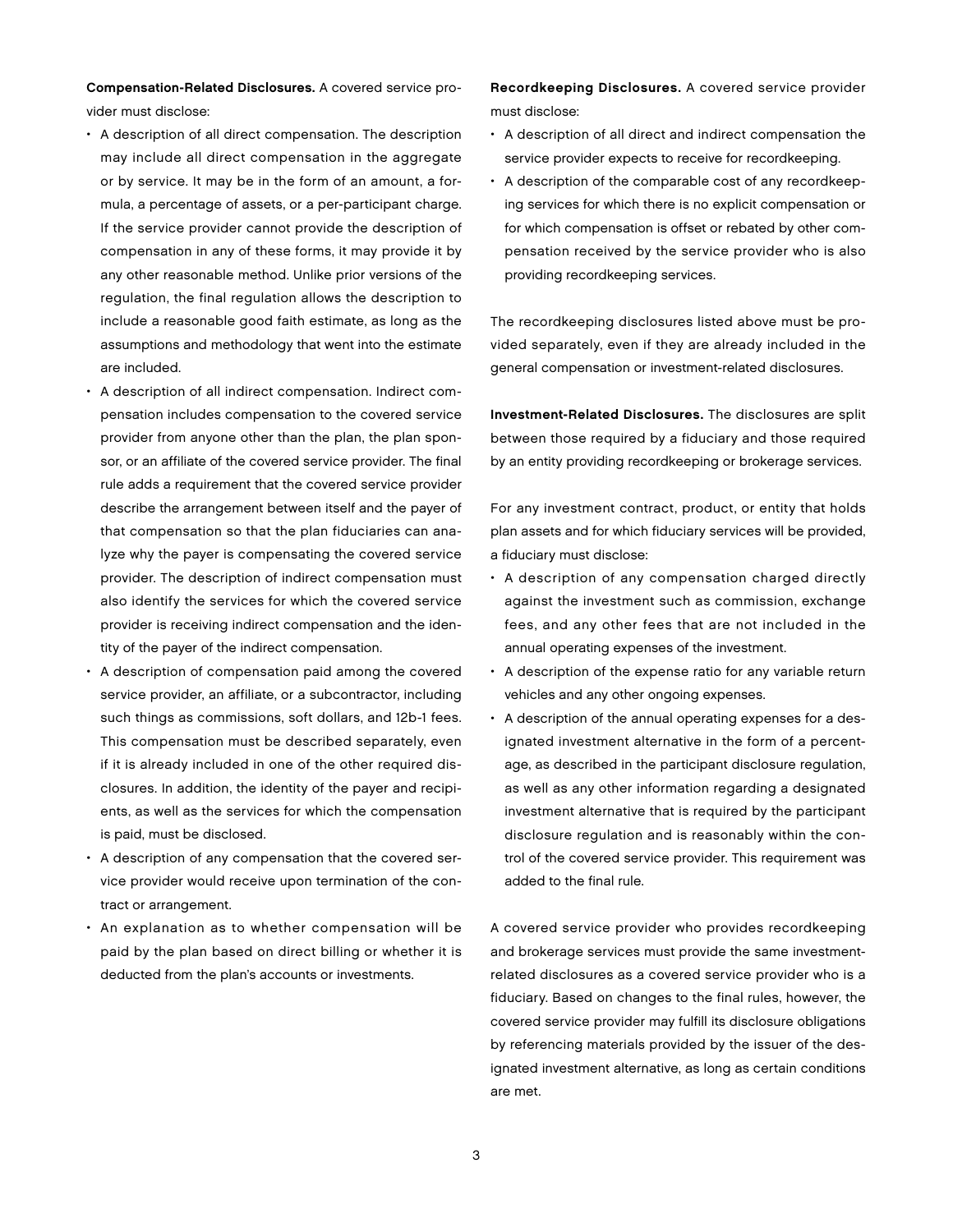# Timing of Disclosures

All contracts or arrangements involving covered service providers must be in compliance with the regulation by July 1, 2012. This is a change from the prior version, which had an April 1, 2012 deadline. The regulation applies not just to new contracts or arrangements but to any existing arrangements as well. The change in the effective date for service provider disclosures will affect the timing of participants' disclosures under the DOL's participant-level disclosure regulation. Because the service provider regulation is now effective July 1, 2012, the first annual disclosure to participants will be due on August 30, 2012 for a calendar-year plan (60 days after the July 1 effective date for the service provider regulation).

The final regulation incorporated modest changes to each of the time periods set forth in the regulation. Changes to investment-related information must be disclosed at least annually. Changes to the other disclosures must be made to the responsible plan fiduciary within 60 days of the date the covered service provider learns of the change. To the extent that the covered service provider realizes that it has erred in the disclosure of any information, it must correct the error within 30 days after it discovers the error. To the extent that the plan fiduciary requests in writing information from a covered service provider in order to meet its own reporting and disclosure obligations, the covered service provider must provide it reasonably in advance of the date that the plan fiduciary has indicated the information is needed.

# Limited Relief for Plan Fiduciaries

While the covered service providers have responsibility for disclosing required information under the regulation, the prohibited transaction rules apply to both fiduciaries and parties in interest, such as service providers. In order to protect plan fiduciaries who do not receive required disclosures, the regulation provides a class exemption by which plan fiduciaries may be absolved of any responsibility for inadvertently engaging in a prohibited transaction. In order to qualify for the exemption, the plan fiduciary must take several steps. The responsible plan fiduciary must not know about the failure and must have reasonably believed that appropriate disclosures were made. The responsible plan

fiduciary must request the missing information upon discovery that it is missing. At that point, the covered service provider has 90 days in which to respond to the request. If the covered service provider does not respond to the request within 90 days, or if the covered service provider affirmatively refuses to provide the requested information, the plan fiduciary must notify the Department of Labor and must include a number of details set forth in the regulation. This must be done within 30 days of the earlier of the expiration of the 90-day period or the affirmative refusal by the covered service provider to provide the requested information. Once all of these steps are completed, the plan fiduciary must determine whether to continue the contract or arrangement with the covered service provider in accordance with its ERISA fiduciary obligations as set forth in ERISA § 404(a). The final rule adds a requirement to the exemption that if the contract or arrangement was for future services, and a covered service provider refuses to provide required information, the fiduciary must terminate the relationship with that service provider as soon as possible.

# Impact of the Regulation

The regulation has practical implications for both plan fiduciaries and covered service providers.

Plan Fiduciaries. The preamble to the regulation is clear that the receipt of adequate disclosures does not absolve a plan fiduciary of compliance with its ERISA fiduciary obligations. Thus, not only must the plan fiduciary ensure that it is receiving all required information from each covered service provider, it must also ensure that it understands and analyzes that information on a regular basis. While the regulation does not contain any directives to plan fiduciaries regarding the use of that information, the strong implication from the preamble is that plan fiduciaries must use this information in ensuring that their retention of all service providers complies with their fiduciary obligations. In order to protect itself from potential breach of fiduciary duty lawsuits, the plan fiduciary should make sure to document any and all analysis conducted regarding the information received from service providers. While it is not required that the arrangement or contract between a plan fiduciary and a service provider be